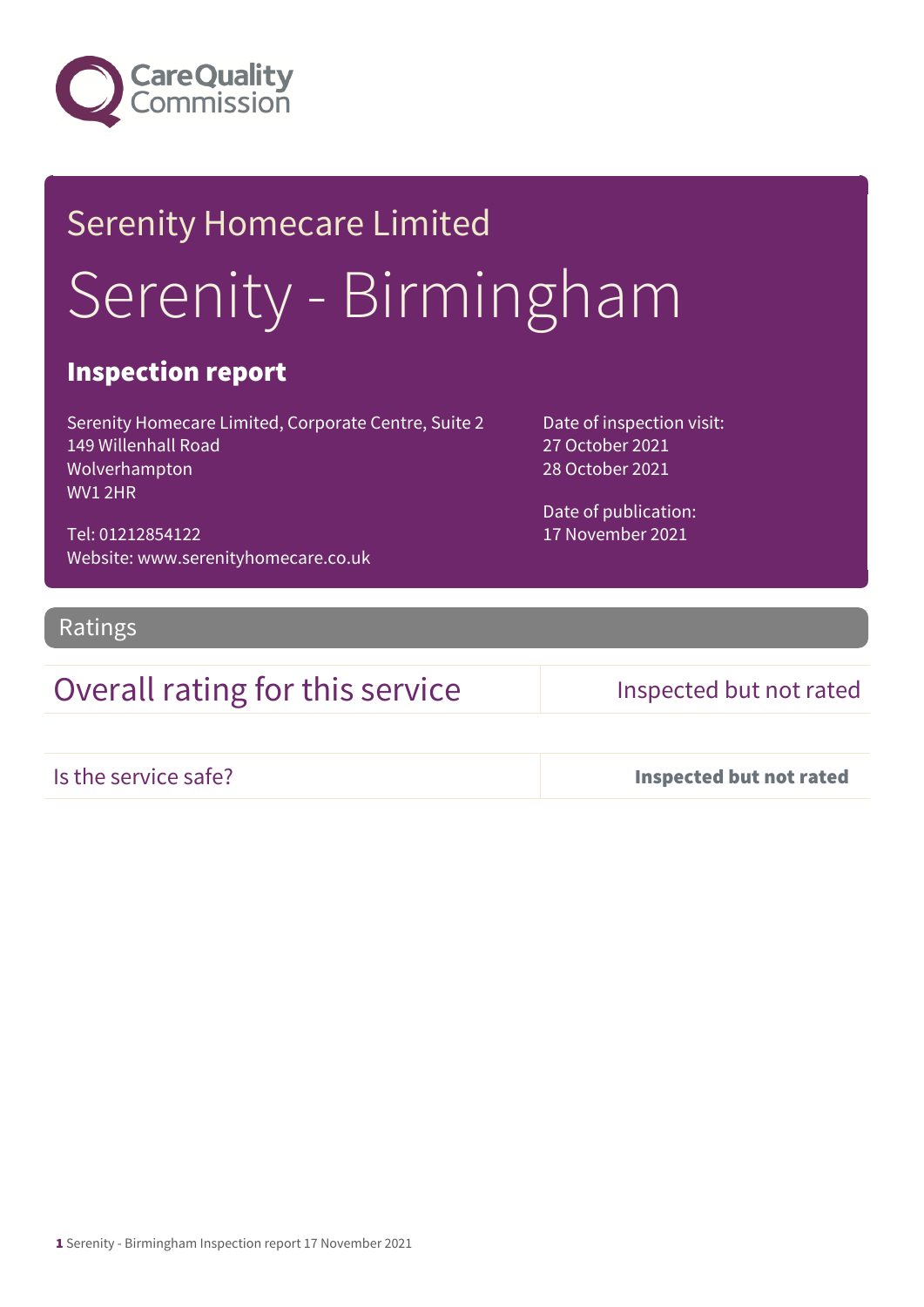### Summary of findings

### Overall summary

#### About the service

Serenity – Birmingham is a domiciliary care service. It was providing personal care to 40 older people and younger adults at the time of the inspection.

CQC only inspects where people receive personal care. This is help with tasks related to personal hygiene and eating. Where they do we also consider any wider social care provided.

People's experience of using this service and what we found

People were safeguarded from the potential risks of abuse and ill-treatment. People and relatives knew how to raise any concerns with the provider or the local authority. People were confident any concerns raised would be taken seriously and acted on by the provider.

Staff members knew the different types of abuse and what to do if they suspected wrongdoing.

The provider had systems in place to respond to concerns raised with them. The provider followed safe recruitment checks when employing new staff members.

For more details, please see the full report which is on the CQC website at www.cqc.org.uk

Rating at last inspection The last rating for this service was good (published 23 October 2020).

Why we inspected

The inspection was prompted in part by a notification of a specific incident. Following which a staff member was subject to a criminal investigation. As a result, this inspection did not examine the circumstances of the incident.

The information CQC received about the incident indicated potential concerns about the management of staff recruitment and safeguarding adults from the risk of abuse. This inspection examined those risks.

We found no evidence during this inspection that people were at risk of harm from this concern.

The overall rating for the service has not changed following this targeted inspection and remains good.

CQC have introduced targeted inspections to follow up on a Warning Notice or other specific concerns. They do not look at an entire key question, only the part of the key question we are specifically concerned about. Targeted inspections do not change the rating from the previous inspection. This is because they do not assess all areas of a key question.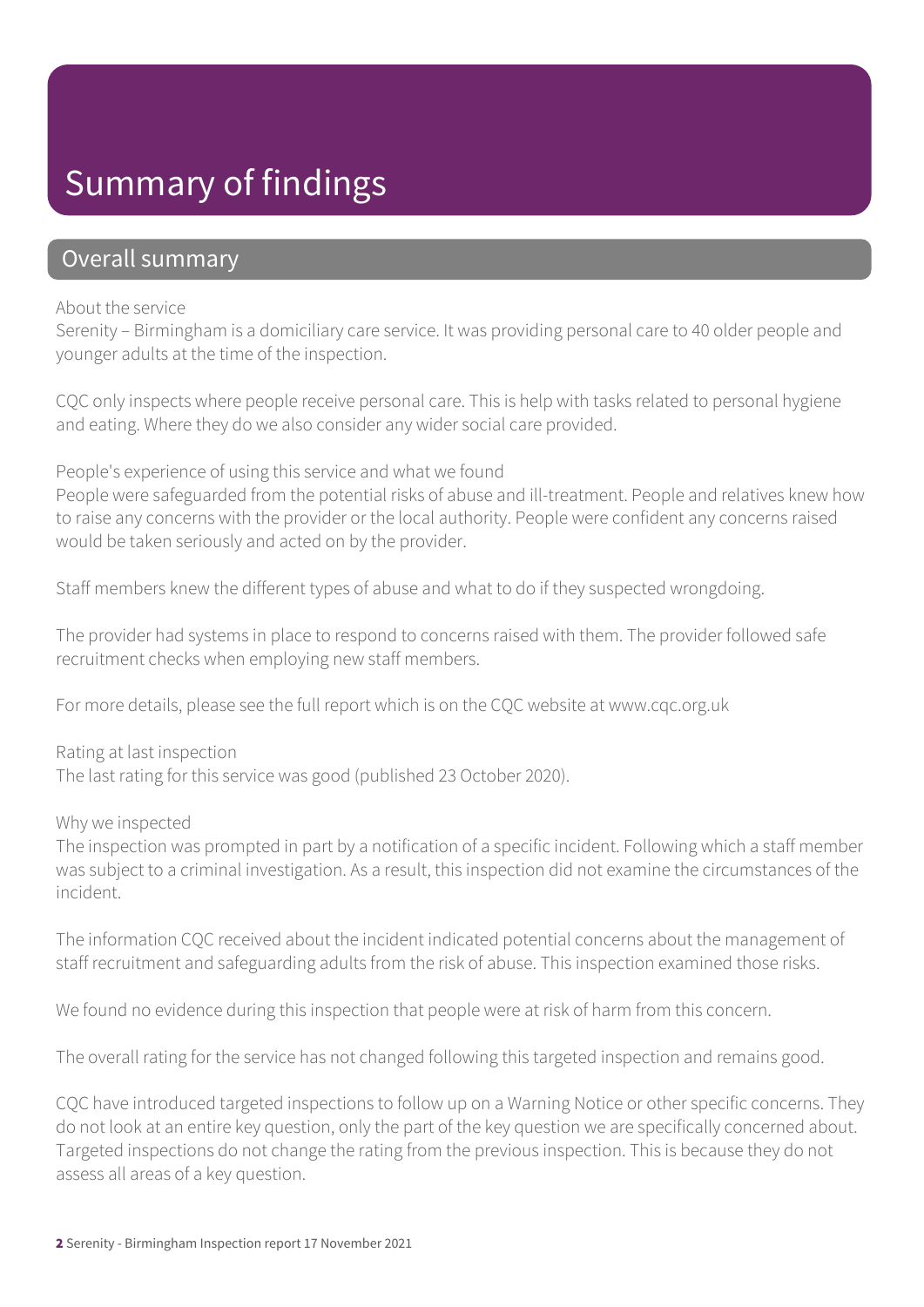### Follow up

We will continue to monitor information we receive about the service until we return to visit as per our reinspection programme. If we receive any concerning information we may inspect sooner.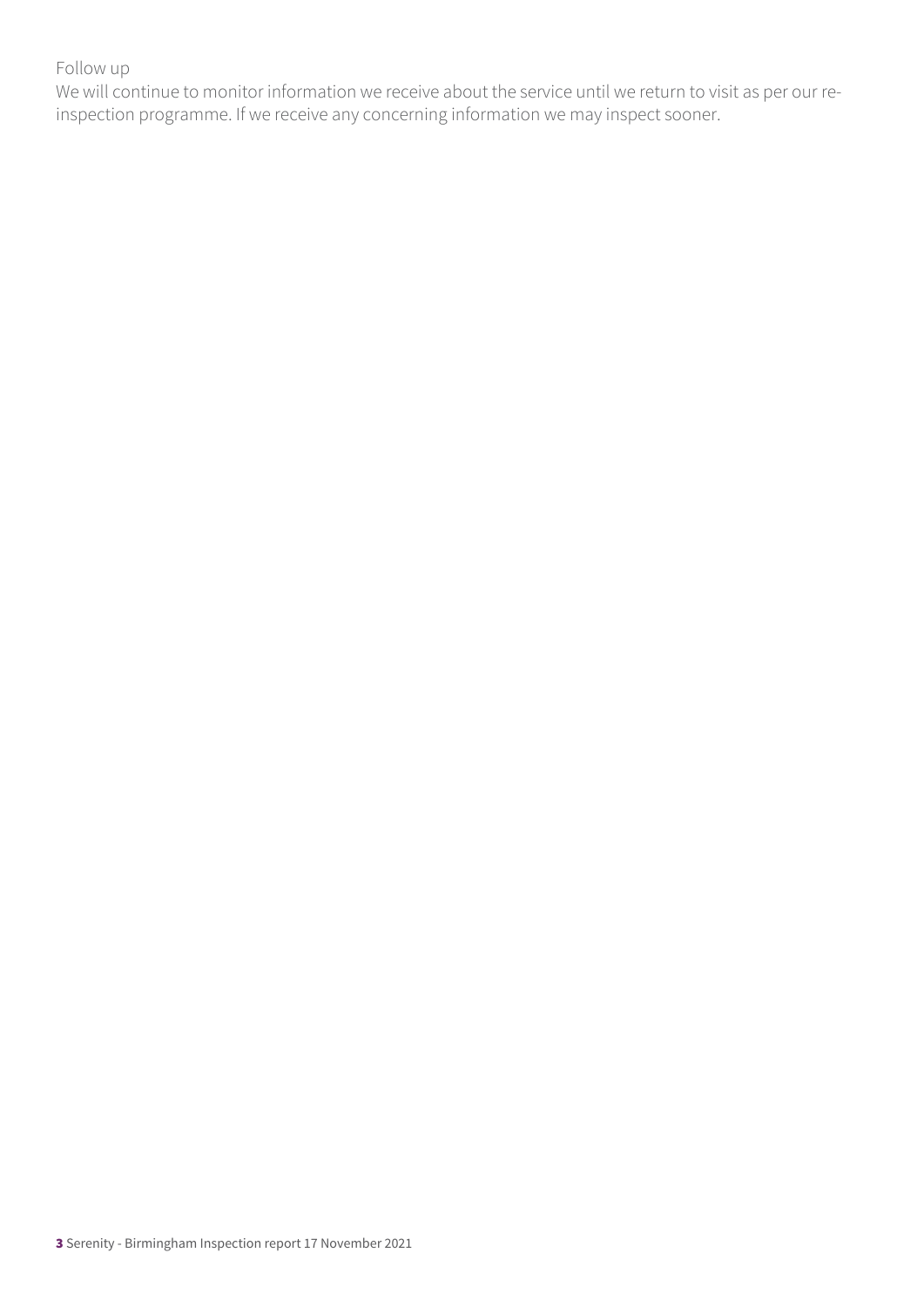### The five questions we ask about services and what we found

We always ask the following five questions of services.

We have not changed the rating of this key question, as we have only looked at the part of the key question we have specific concerns about.

We will assess all of the key question at the next comprehensive inspection of the service.

#### Is the service safe? Inspected but not rated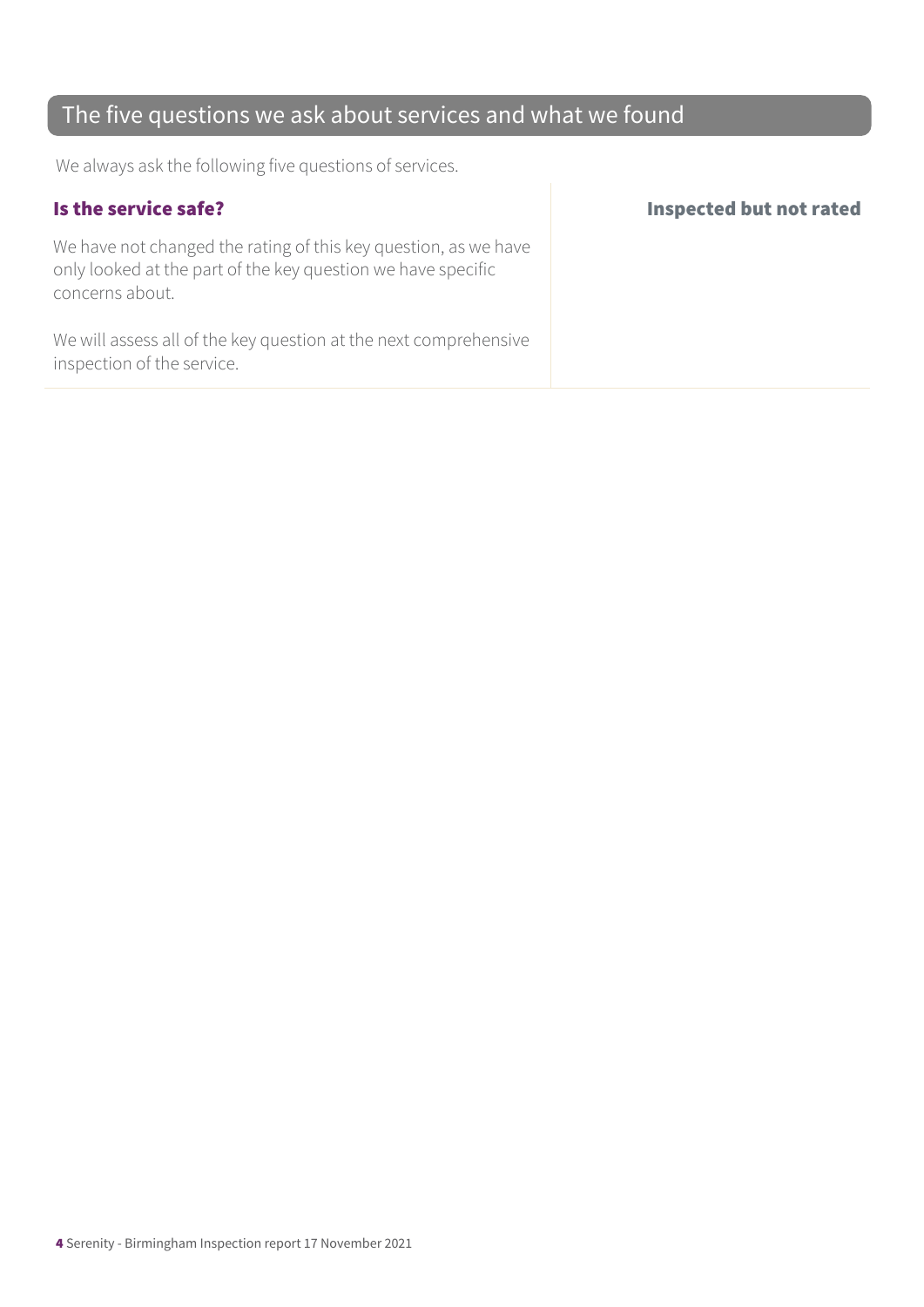

# Serenity - Birmingham

### Detailed findings

### Background to this inspection

#### Why we inspected

This was a targeted inspection to check whether the provider had systems and processes in place to effectively safeguard people from potential abuse. As part of this we checked the provider was following safe recruitment practices when employing staff.

#### Inspection team This inspection was completed by two inspectors.

### Service and service type

This service is a domiciliary care agency. It provides personal care to people living in their own houses and flats.

The service had a manager registered with the Care Quality Commission. This means they, along with the provider, are legally responsible for how the service is run and for the quality and safety of the care provided.

The registered manager was not present at this inspection owing to pre-arranged annual leave. However, we were supported by the area manager and nominated individual. The nominated individual is responsible for supervising the management of the service on behalf of the provider.

### Notice of inspection

We gave the service 48 hours' notice of the inspection. This was because it is a domiciliary care service and we needed to be sure that someone would be in the office to support the inspection.

Inspection activity started on 27 October 2021 and ended on 28 October 2021. We visited the office location on 28 October 2021 to see the provider and staff; and to review care records, policies and procedures.

### What we did before the inspection

The provider was not asked to complete a provider information return prior to this inspection. This is information we require providers to send us to give some key information about the service, what the service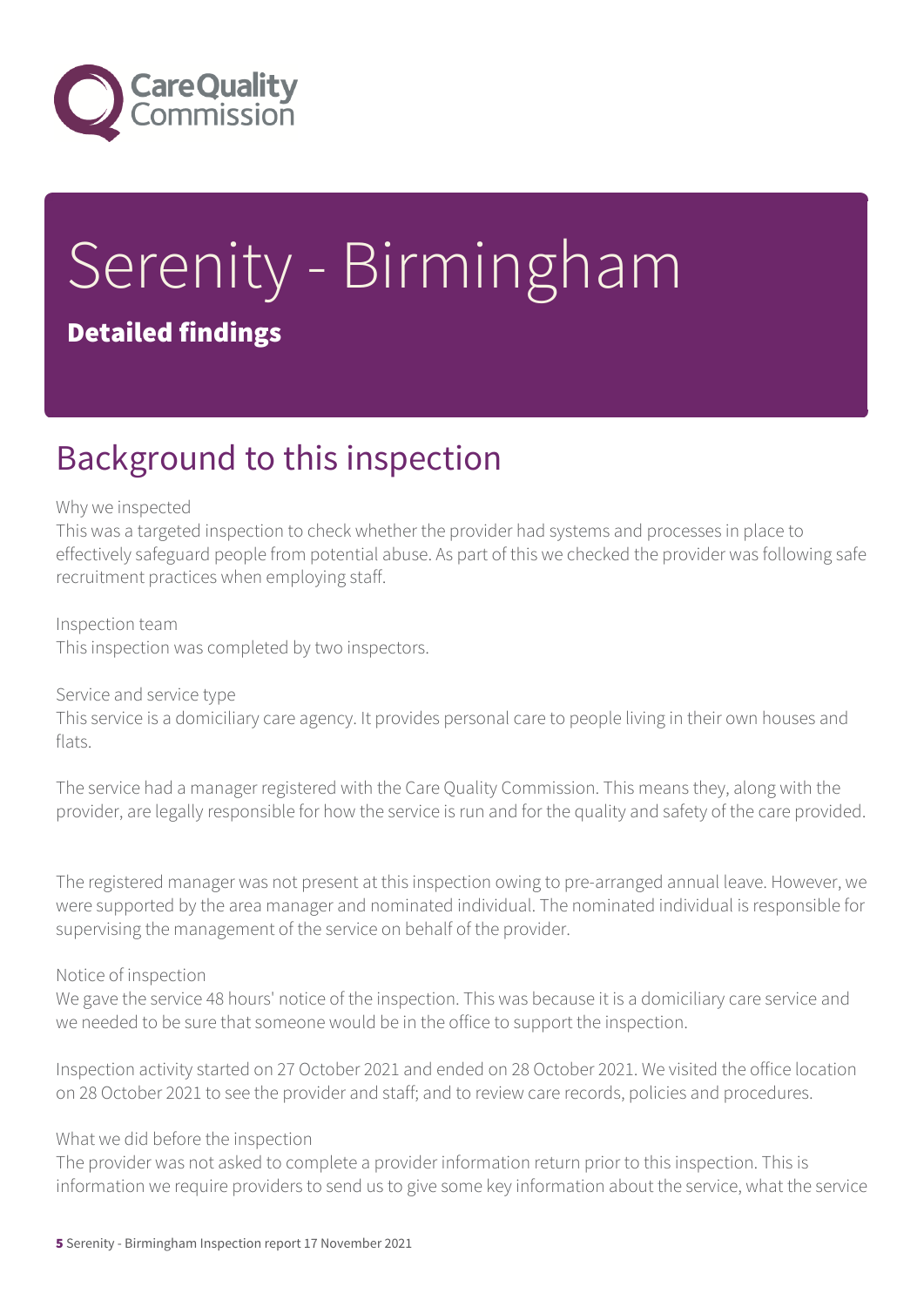does well and improvements they plan to make. We took this into account when we inspected the service and made the judgements in this report.

We reviewed information we had received about the service since the last inspection. We asked the local authority and Healthwatch for any information they had which would aid our inspection. Local authorities together with other agencies may have responsibility for funding people who used the service and monitoring its quality. Healthwatch is an independent consumer champion that gathers and represents the views of the public about health and social care services in England. We used all of this information to plan our inspection.

#### During the inspection

We spoke with one person who used the service and four relatives. In addition, we spoke with six staff members including three carers, care co-ordinator, area manager and the nominated individual. We looked at the care and support plans for three people and a range of the providers policies, communications and training records related to safeguarding adults. We also confirmed the safe recruitment of four staff members.

### After the inspection

We reviewed the information gathered to validate evidence found.